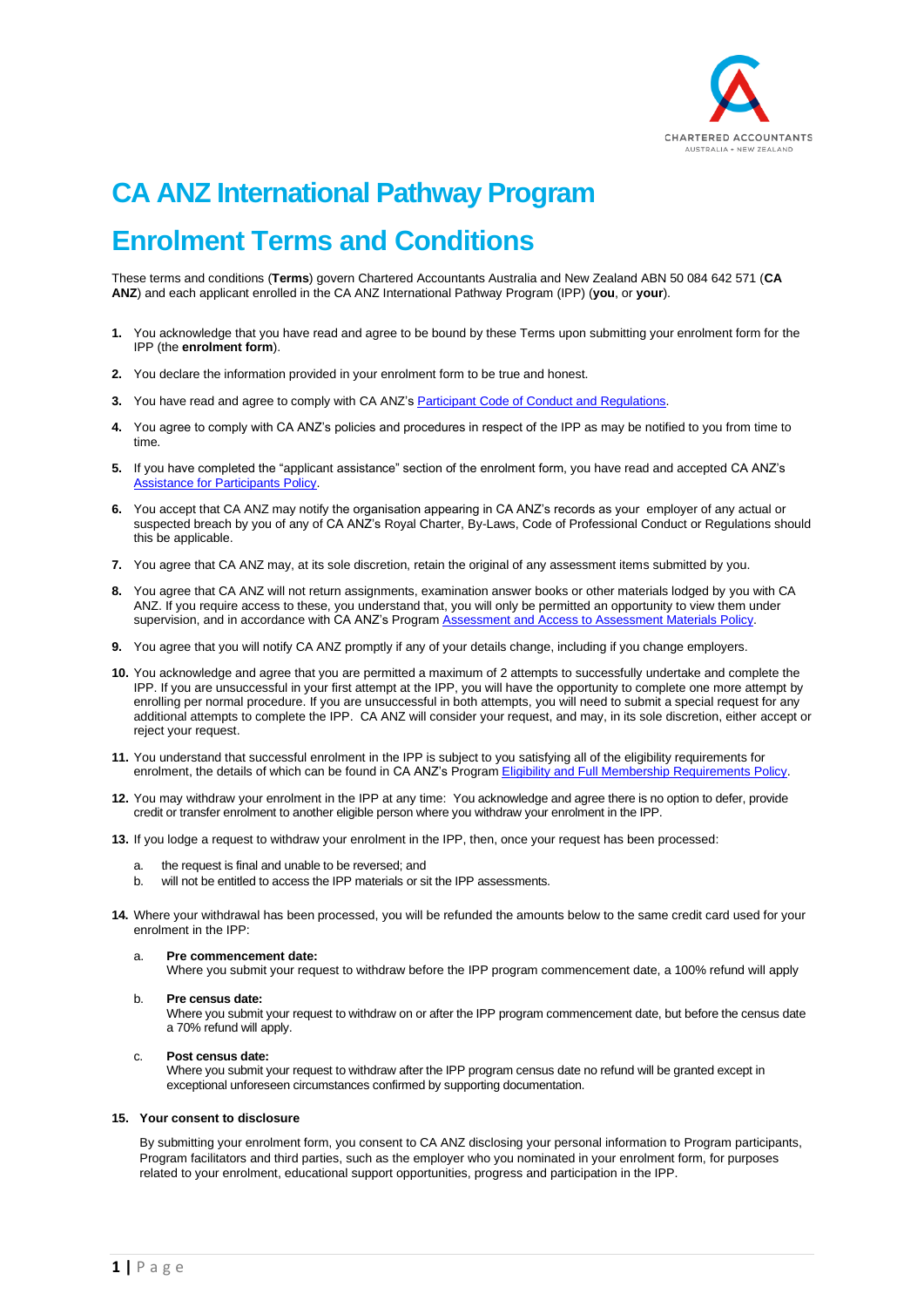

# **16. Privacy Collection Statement**

- a. When you enrol in the IPP, CA ANZ collects your personal information such as your name, address and contact details (e.g. email address, phone numbers and postal address). CA ANZ collects, uses and discloses this personal information about you in connection your enrolment in, and in the administration of, the IPP.
- b. If you do not provide your personal information, you will not be able to participate in the IPP. CA ANZ may disclose your information to agents, contractors and service providers where CA ANZ outsource functions and as otherwise set out i[n CA](https://www.charteredaccountantsanz.com/privacy-policy)  ANZ's [Privacy Policy](https://www.charteredaccountantsanz.com/privacy-policy) (Privacy Policy).
- c. It is likely that your personal information will be disclosed to other overseas recipients (as provided in our Privacy Policy, including the location). Privacy Policy sets out how CA ANZ handles your personal information including how you can seek to access and correct your information or raise a privacy concern with us and how it will be dealt with.
- d. By completing the enrolment form, you consent to CA ANZ using, disclosing and otherwise handling your information as set out above and in the Privacy Policy.
- e. If you provide your consent, you also consent to CA ANZ using and disclosing your personal information for promotional and marketing purposes. You can opt-out by contacting CA ANZ a[t privacy@charteredaccountantsanz.com](mailto:privacy@charteredaccountantsanz.com) or on 1300 137 322 in Australia or 0800 469 422 in New Zealand.

# **17. General**

- a. You acknowledge that:
	- i. CA ANZ is an Australian registered body corporate which is formed in Australia; and
	- ii. the members of CA ANZ are not liable for the debts and liabilities of CA ANZ.
- b. If a court determines that any provision of these Terms is invalid or not enforceable, that provision shall be read down or severed to the extent of the invalidity or unenforceability only, without affecting the remaining provisions of these terms and conditions.
- c. These Terms are governed by, and are to be construed in accordance with, the laws of the country or state (as applicable) in which the IPP is delivered. Each party submits to the non-exclusive jurisdiction of the courts in the country or state (as applicable) where the IPP is delivered.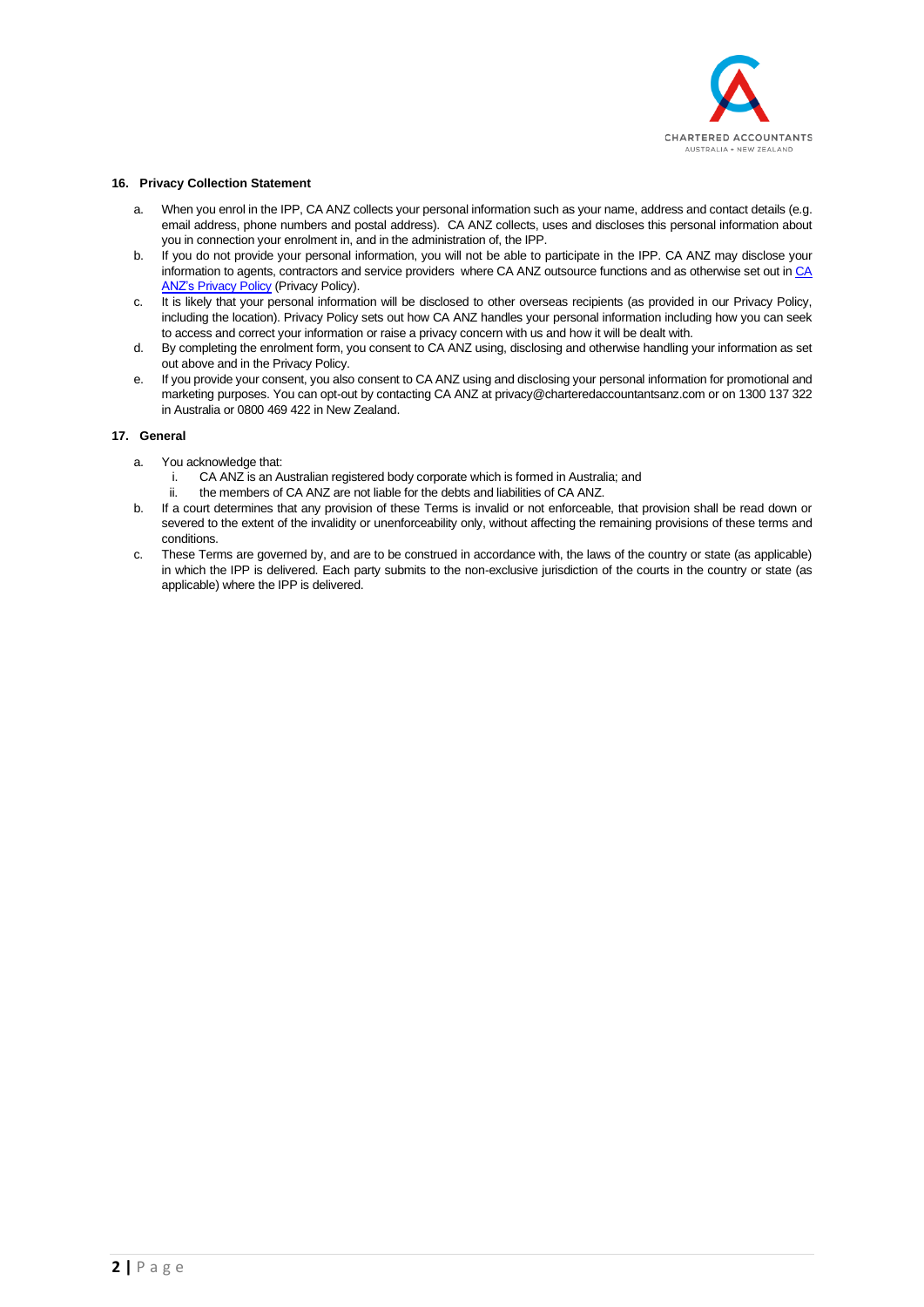

# <span id="page-2-0"></span>**CA ANZ International Pathway Program Eligibility and Full Membership Requirements Policy**

#### **1. Preamble**

An applicant wishing to enrol as a participant for the Chartered Accountants Australia and New Zealand (**CA ANZ**) International Pathway Program (IPP) must have satisfied the eligibility requirements set out in this Program Eligibility and Full Membership Requirements Policy (**Policy**).

#### **2. Purpose**

This Policy outlines details of the eligibility requirements for the IPP. This Policy also outlines details of the eligibility requirements for participants who have successfully completed the IPP to become full members of CA ANZ.

#### **3. Scope**

The Policy applies to all applications for enrolment for the IPP received by CA ANZ and all applications to become a full member of CA ANZ following a participant's successful completion of the IPP.

# **4. Definitions**

In this Policy:

- a. '**Applicant**' means a member of one of the bodies identified in section 5.1a below who has applied for enrolment in the IPP to CA ANZ; and
- b. '**Participant**' means an Applicant who has been accepted into the IPP as a provisional member of CA ANZ.

# **5. Policy Statement**

**5.1** Eligibility criteria for Provisional Membership

To be eligible to undertake the IPP, applicants must meet all of the following criteria:

- i. Be a current CA member in good standing of one of the following member bodies:
	- a. Institute of Chartered Accountants of Sri Lanka (CA Sri Lanka)
	- b. The Institute of Chartered Accountants of India (ICAI)
	- c. The Institute of Chartered Accountants of Nepal (ICAN)
	- d. The Institute of Chartered Accountants of Pakistan (ICAP)
- Admitted to membership through their home body's CA qualifying program;
- iii. Have a minimum of 5 years' CA membership with their home body;
- iv. Currently living in Australia or New Zealand;
- v. Have a minimum of 5 years post membership relevant experience including a period in a senior position i.e. manager, senior manager, partner or director etc.

#### **5.2** Eligibility criteria for Provisional Membership

The IPP will have a limited number of places available for Applicants and priority will be given to the earliest enrolments of each Group identified below, with applicants from Group 1, taking priority followed by Group 2, 3 and then 4.

- Group 1 means Applicants who have:
	- i. fully completed all enrolment documentation, including accurate provision of all requirement materials prior to cut-off date;
	- ii. not attempted the IPP previously;
	- iii. not completed the CA Program or the Capstone module of the CA program in the last 3 years; and
	- iv. paid the fee for the IPP.
- b. Group 2 means Applicants who have:
	- i. fully completed all enrolment documentation, including accurate provision of all requirement materials prior to cut-off date;
	- ii. have not attempted the IPP previously; and
	- iii. paid the fee for the IPP.
- c. Group 3 means Applicants who have:
	- i. fully completed all enrolment documentation, including accurate provision of all requirement materials prior to cut-off date; and
	- ii. paid the fee for the IPP.
	- Group 4 means Applicants who have:
	- i. fully completed all enrolment documentation, including accurate provision of all requirement materials after cut-off date; and
		- ii. paid the fee for the IPP.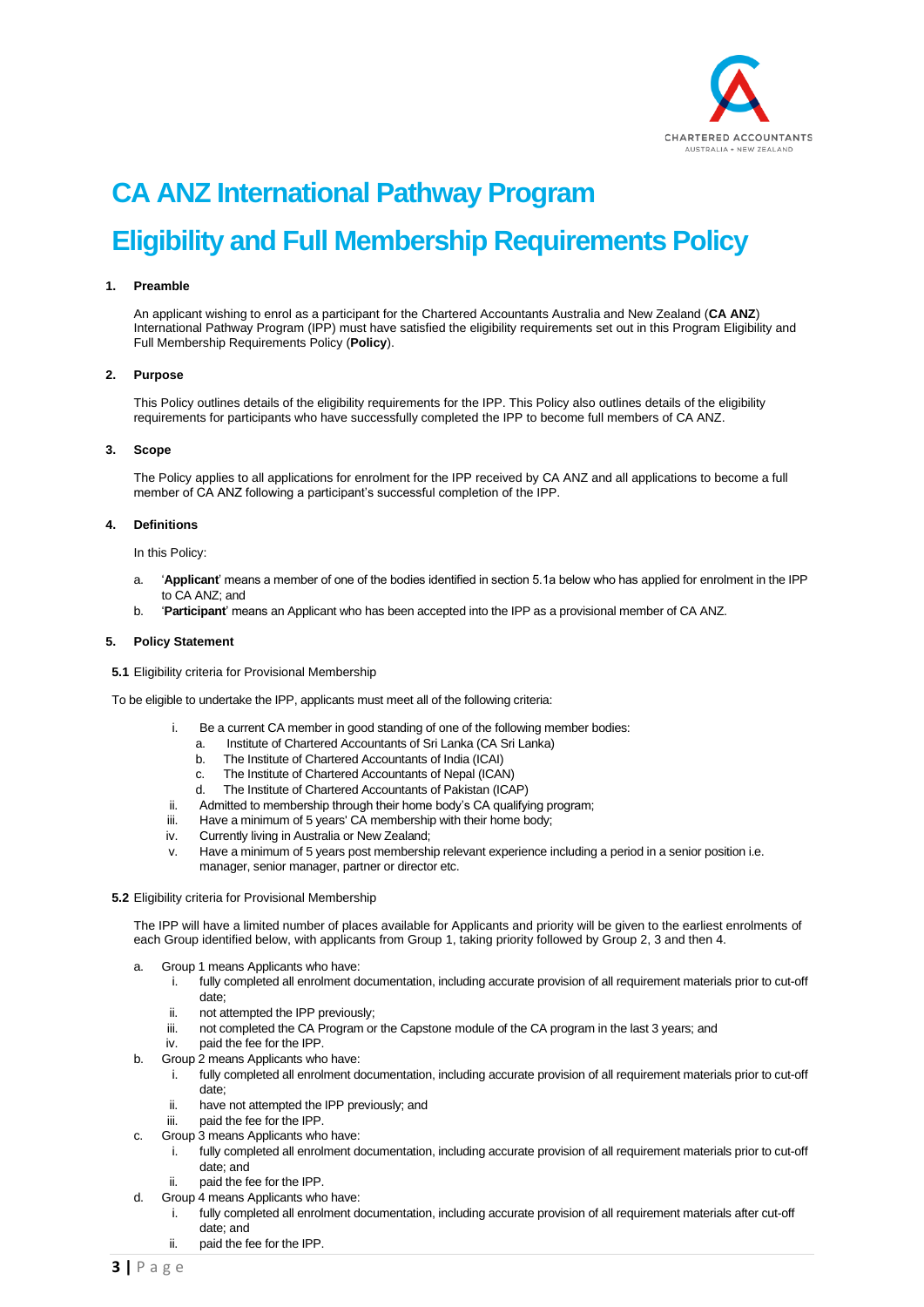

#### **5.3** Full Membership Requirements

After successfully completing of the IPP, you will be eligible to apply for membership to CA ANZ as a CA.

Applicants you are strongly encouraged to ensure that they will be able to meet all membership requirements as outlined in the [Application for Special Admission to Membership Form](https://www.charteredaccountantsanz.com/-/media/3723a868dbad4046a8540ee81b3636f9.ashx?la=en) - including provision of two (2) references from CA ANZ (or recognised GAA body) CA members in support of their membership application.

However, admission of a successful Participant as a member does not include completion of the Graduate Diploma of Chartered Accounting offered by CA ANZ (**CA Program**) nor does it qualify the Participant for mutual recognition by the Global Accounting Alliance (**GAA**) bodies.

# **5.4** Assumed competency areas covered in Eligible Body qualifying Program

CA ANZ is relying on the following competencies each Applicant would have achieved in the qualifying Program offered by Eligible Body:

- a. Accounting systems and processes
- b. Accounting information systems
- c. Audit and assurance
- d. Business Law
- e. Economics
- f. Ethics
- g. Financial accounting and reporting
- h. Finance and financial management
- i. Management accounting
- j. Quantitative methods
- .<br>k. Taxation

# **6. Roles and Responsibilities**

CA ANZ's Enrolment and Admissions Manager is responsible for:

- a. implementing guidelines in relation to this Policy;
- b. receiving and assessing the IPP enrolment applications and confirming eligibility requirements have been met; and
- c. referring any complex enrolment applications to relevant parties for advice.

#### **7. Support and Advice**

Advice and guidance on this Policy can be obtained via service@charteredaccountantsanz.com or by contacting CA ANZ customer service on 1300 137 322 (Australia) or 0800 4 69422 (New Zealand).

#### **8. Appeals**

Where a Participant believes he/she has been treated unfairly or unjustly in terms of this Policy and has exhausted all possible remedies then the [Participant](#page-9-0) is entitled to appeal to CA ANZ in accordance with the IPP Participant [Complaints, Grievance and Appeals Policy.](#page-9-0)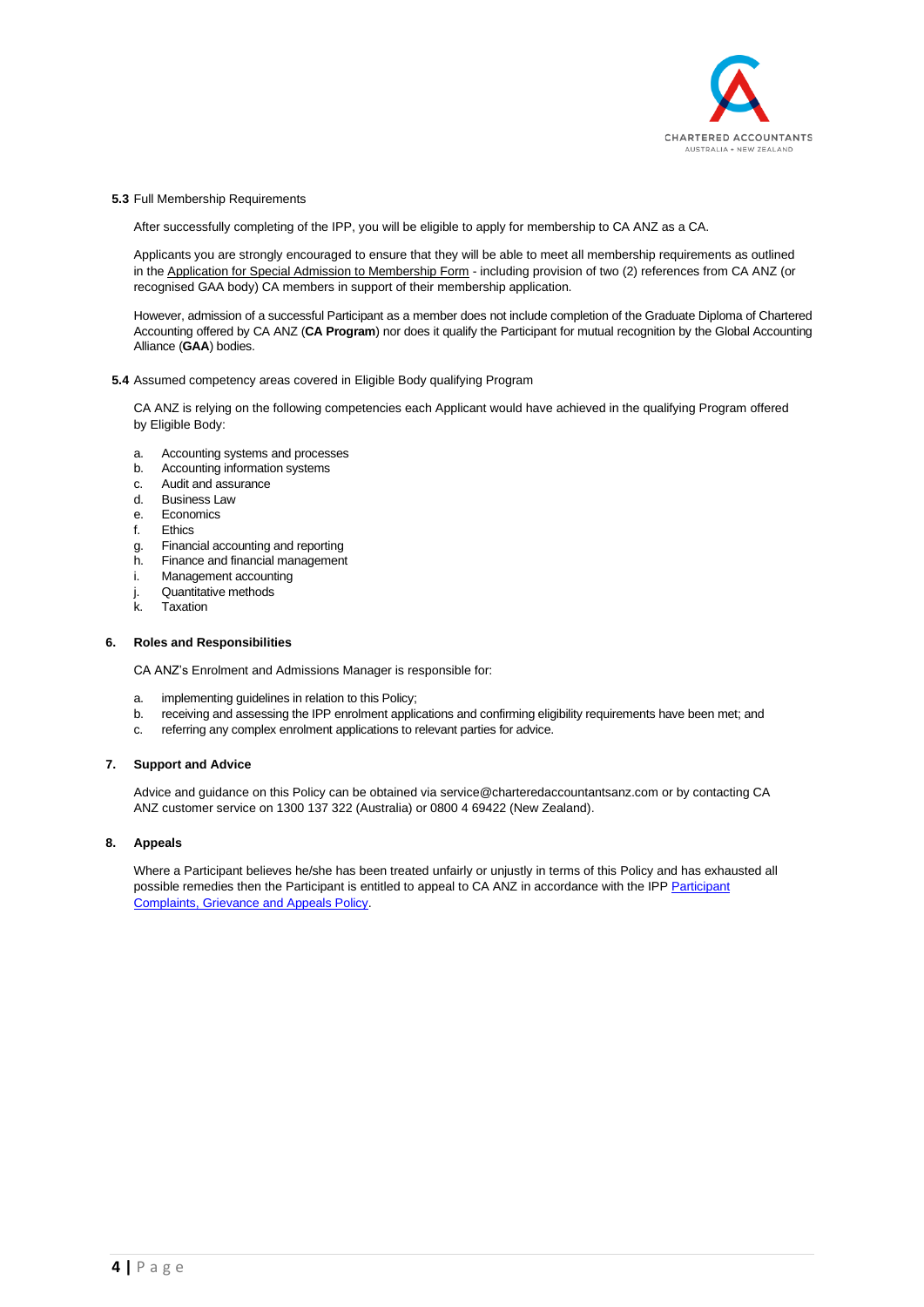

# <span id="page-4-0"></span>**CA ANZ International Pathway Program Participant Code of Conduct**

# **1. Preamble**

Chartered Accountants Australia and New Zealand (**CA ANZ**) aspires to educate its students and members to become leaders within the business community. CA ANZ encourages and supports learning and widespread engagement with our local and global communities is promoted. As a member of the Chartered Accountants professional community, we also expect participants to accept shared responsibility to conduct themselves in a manner consistent with CA ANZ's values and guiding principles in order to maintain a safe and harmonious environment.

#### **2. Purpose**

This Participant Code of Conduct (**Code of Conduct**) to the CA ANZ International Pathway Program (IPP) outlines rights and responsibilities that Program participants (**Participants**) and staff have to each other and to the CA ANZ community.

#### CA ANZ is committed to:

- a. establishing and sustaining a profession that supports independent learning, critical thinking and judgment, academic and professional integrity and ethical standards in all participants;
- b. involving participants as active participants in their educational experience throughout their professional career; and
- c. enhancing members' lifelong learning experience.

#### **3. Scope**

This Code of Conduct complements, but should not be regarded as a substitute for, the provisions of CA ANZ's Royal Charter, By-law, Regulations, policies and guidelines. Rather, this Code of Conduct acts as a ready reference to participants' rights, responsibilities and expectations and to assist their understanding of CA ANZ's learning environment.

#### **4. Participants Rights and Responsibilities**

#### **4.1** Academic matters

- a. Participants have a right to expect:
	- i. that Program learning material is up to date and based on research, academic discussion and current professional practice in the field;
	- ii. that feedback on learning materials and delivery will be actively sought and results communicated back to participants; and
	- iii. to have access to a safe online learning and social environment for the achievement of a diverse, equitable and inclusive space, free from unlawful discrimination, bullying and harassment.
- b. Participants have a responsibility to:
	- i. read the information given in respect of the IPP in and ensure they are familiar with the requirements;
	- ii. work to the best of their abilities and to make genuine attempts to progress successfully through the IPP by meeting requirements.
	- iii. display an ethical approach to study including refraining from:
		- cheating and plagiarism;
			- making up or falsification of data:
			- unauthorised use of facilities and equipment; and
			- breach of copyright;
	- iv. provide constructive feedback or comment to teaching staff on their teaching and quality of learning materials and resources through appropriate evaluation processes and channels in a responsible and accountable manner;
	- v. make appropriate use of such facilities and services provided to support teaching and learning; and
	- vi. respect and use CA ANZ property in a way that is consistent with CA ANZ policies.

#### **4.2** Administrative matters

- a. Participants have a right to expect:
	- i. to be treated with courtesy and respect;
	- ii. to be provided with a learning environment in which concerns and complaints are addressed as fairly and as quickly as possible;
	- iii. full and accurate information and advice about CA ANZ activities, policies, procedures and regulations including:
		- a workable means to acquaint themselves with CA ANZ policies, codes of conduct and procedures, including any changes made to these from time to time;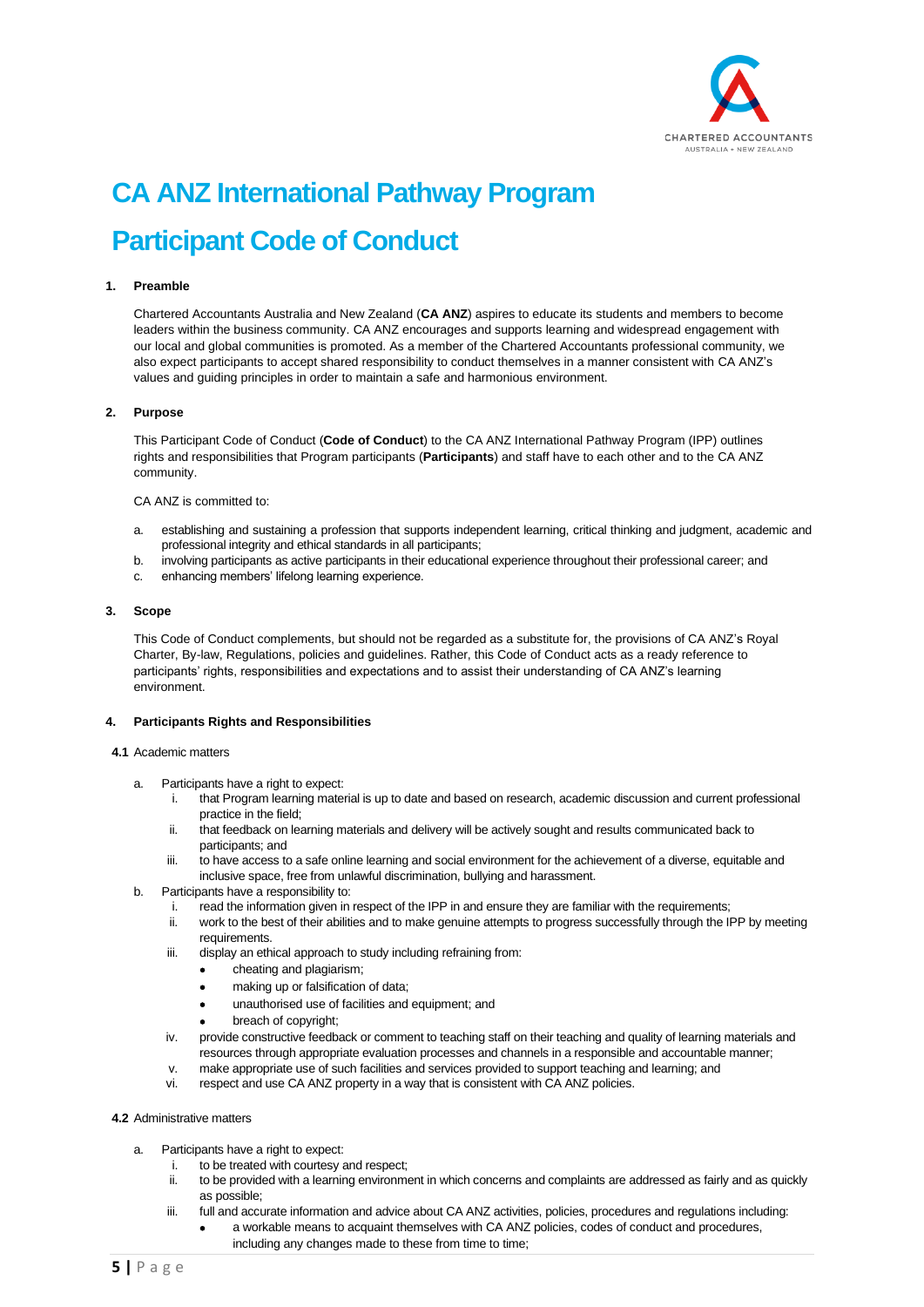

- access to information about the mechanisms/ processes for dealing with grievances in a fair and evenhanded manner; and
- clear policies and guidelines on the utilisation of CA ANZ facilities and equipment;
- iv. access to information about CA ANZ's health and safety regulations/ practices;
- v. fair, accessible and efficient administrative procedures including accurate, timely and helpful information regarding course of study, enrolment, financial obligations;
- vi. to have personal privacy respected, so that personally sensitive information will be requested only where necessary for academic or administrative functions, and that once collected will be adequately protected against inappropriate or unauthorised access; and
- vii. to have access upon request to personal records which CA ANZ may hold about you in accordance with relevant laws.
- b. Participants have a responsibility to:
	- i. ensure that their registration and enrolments are valid, and comply with Program requirements for which they are enrolled, and that the information provided at enrolment is accurate and is kept up to date;
	- ii. meet their financial commitments to CA ANZ as applicable;
	- iii. read and reply in a timely manner to all official communications to them from CA ANZ;
	- iv. be proactive in seeking assistance and confirmation from support services as early as practicable;
	- v. respect the rights of others and the confidentiality of material relating to others; and
	- vi. not share their CA ANZ login information with others.

**4.3** Participation in the learning community, including online participation and learning events

- Participants have a right to expect:
	- i. that CA ANZ management will take all reasonable steps to ensure a safe learning environment;
	- ii. that CA ANZ staff will adhere to CA ANZ's values and this Code of Conduct;
	- iii. to be treated equitably and with courtesy and respect, irrespective of gender, sexual orientation, race, disability or medical condition, cultural background, religion, marital status, age, political conviction and family responsibilities and to enjoy a learning environment which is free from sexual, racial, or gender-based harassment and other forms of intimidation;
	- iv. to have personal privacy respected by CA ANZ staff and other students; and
	- v. to communicate freely and to be able to voice alternative points of view in rational discussion and debate.
- b. Participants have a responsibility to:
	- i. treat all members of the CA ANZ community and visitors to CA ANZ with respect and courtesy and to refrain from harassing or discriminating against other members of CA ANZ and visitors to CA ANZ on any basis, including gender, race, ethnicity, sexuality, religion, age, disability, background or family responsibilities;
	- ii. not engage in conduct which disrupts teaching and/or other Participants' learning opportunities, or which interferes with others performing their duties;
	- iii. comply with instructions for health and safety given by CA ANZ members of staff and others who are appropriately authorised to give such instructions; and
	- iv. behave in a manner which does not jeopardise the safety of other participants, staff or visitors to CA ANZ.

# **4.4** Participant conduct

Participants must conduct themselves in a manner consistent with the expectations of standards and behaviours set out in the Code of Conduct. These expectations are intended to promote the highest standards of honesty, professional and academic integrity and to promote the good order and management of CA ANZ, Instances where Participants contravene or attempt to contravene this Code of Conduct will be considered misconduct.

# **5. Implementation Roles and Responsibilities**

The CA ANZ Head of Education or Head of Members as appropriate (or their delegate) has the responsibility to develop and implement relevant guidelines in relation to this Code of Conduct.

# **6. Support & Advice**

Advice and guidance on this Code of Conduct can be obtained via service@charteredaccountantsanz.com or by contacting CA ANZ customer service on 1300 137 322 (Australia) or 0800 4 69422 (New Zealand).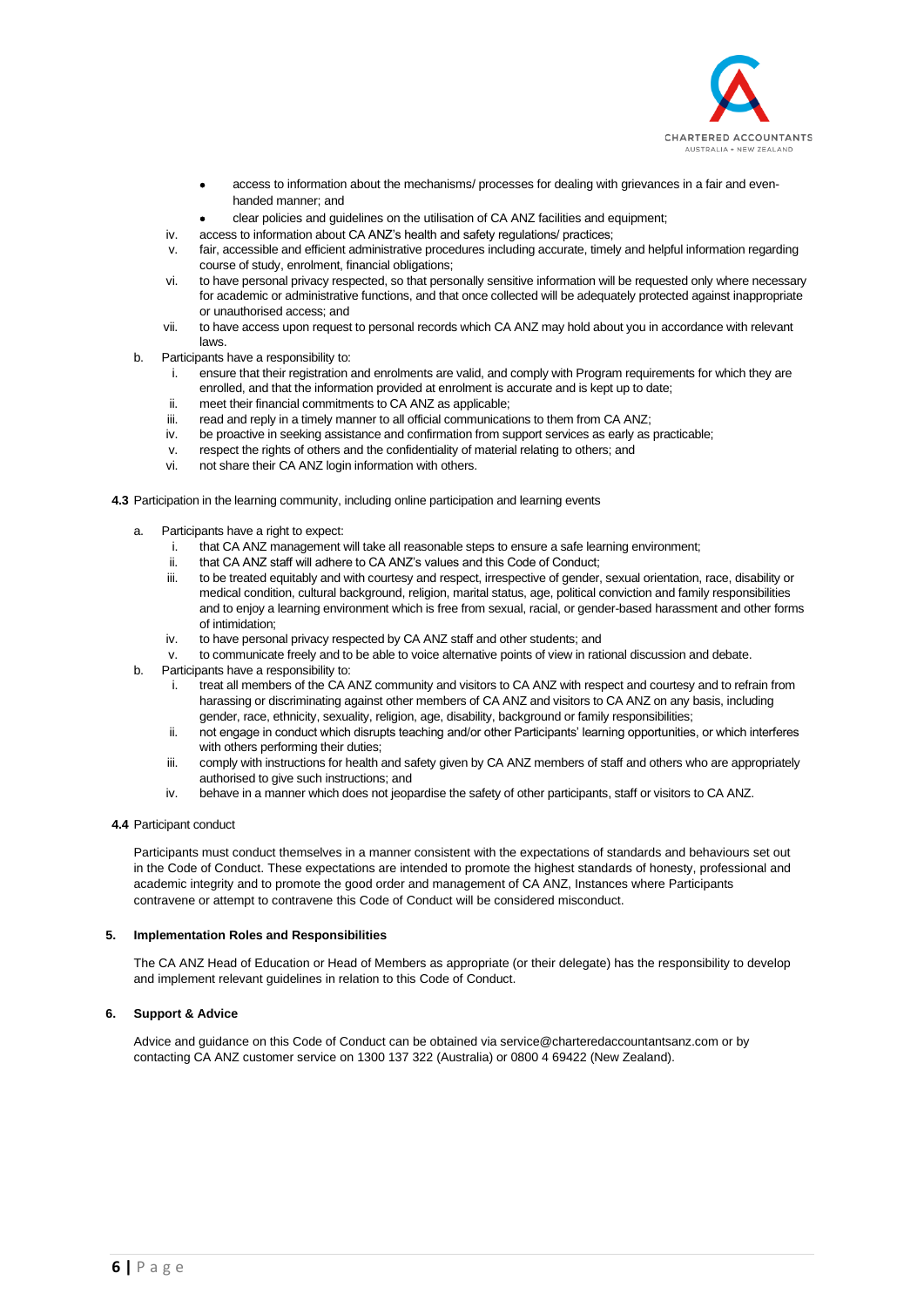

# <span id="page-6-0"></span>**CA ANZ International Pathway Program Assistance for Participants Policy**

# **1. Preamble**

An applicant enrolled in the Chartered Accountants Australia and New Zealand (**CA ANZ**) International Pathway Program (IPP) who requires any assistance due to any special circumstances or impairment must follow the guidelines set out in this Policy.

# **2. Purpose**

This policy outlines details of the assistance offered by CA ANZ for Participants in the IPP.

# **3. Scope**

This Policy applies to all Program participants as described in the CA ANZ Program [Enrolment Terms and](#page-0-0) Conditions (**Participant**).

# **4. Policy Statement**

- a. Requests for assistance will be considered where:
	- i. the request is specific as to the nature and extent of any assistance being sought;
	- ii. the request includes independent medical or other appropriate professional evidence of the Participant's disability or circumstance; and
	- iii. the request includes independent medical or other appropriate professional opinion as to the nature and extent of assistance required to satisfactorily compensate for the disability or circumstance.
- b. The following factors will be considered when a request is received:
	- i. whether the assistance requested will be provided in full or in part;
	- ii. who will provide the assistance (i.e. CA ANZ, an external provider or the Participant); and
	- iii. whether there will be a charge for the assistance provided (CA ANZ reserves the right to recover from the Participant all or part of the reasonable cost of any assistance provided by CA ANZ).
- c. Appendix 1 outlines the details of possible circumstances where assistance may be requested and suggestions as to the assistance that may be provided.

# **5. Implementation**

A Participant who seeks assistance is required to make his/her request to CA ANZ no later than the end of the first week of the commencement of the IPP.

# **6. Support and Advice**

Advice and guidance on this Policy can be obtained via service@charteredaccountantsanz.com or by contacting CA ANZ customer service on 1300 137 322 (Australia) or 0800 4 69422 (New Zealand).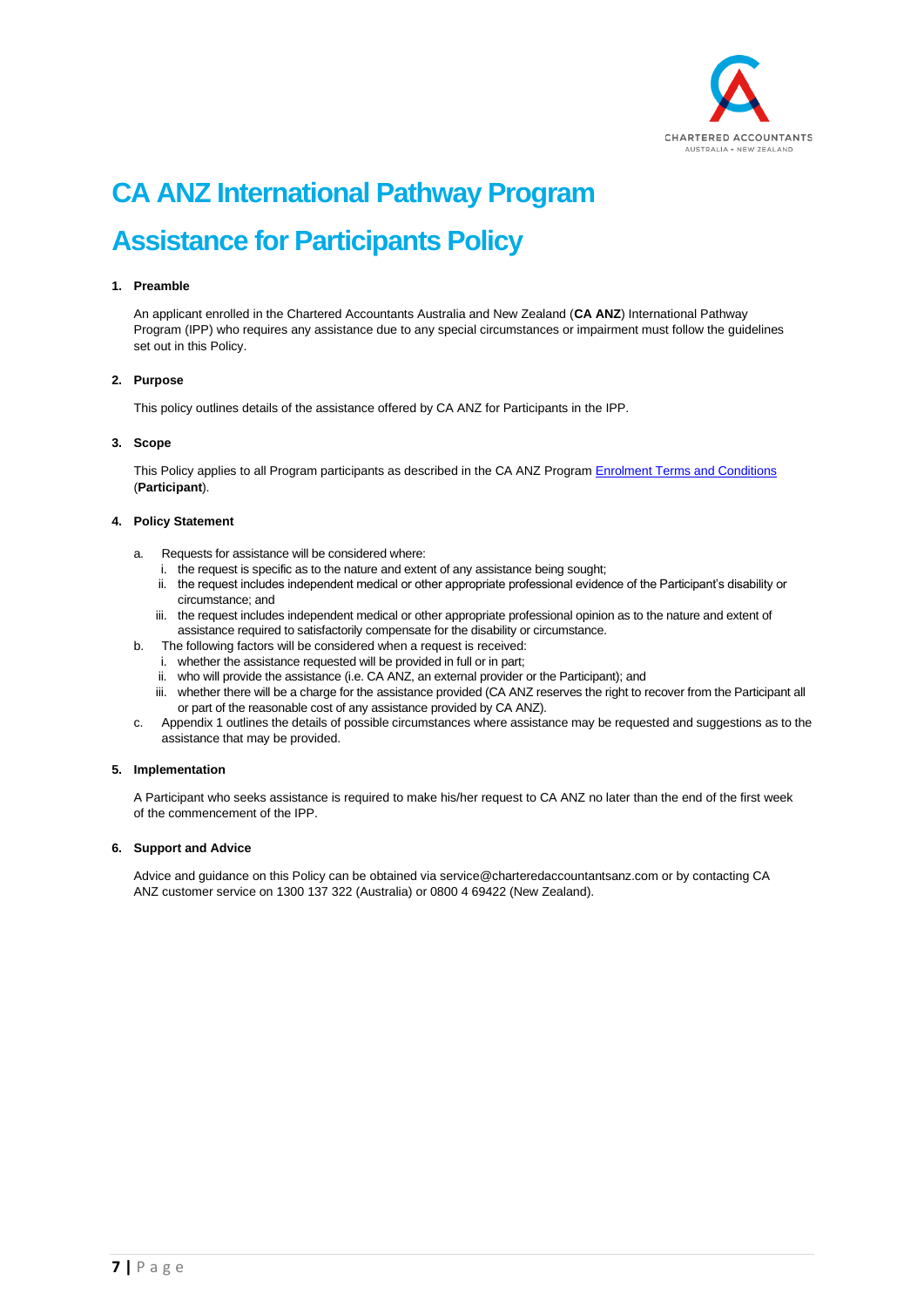

| Appendix 1 - Participant assistance precedents                |                                                                                                                                                                                                                     |
|---------------------------------------------------------------|---------------------------------------------------------------------------------------------------------------------------------------------------------------------------------------------------------------------|
| <b>Circumstances for which</b><br>assistance may be requested | Assistance allowed, depending on severity of circumstances                                                                                                                                                          |
| <b>Handwriting impairment</b>                                 | Extra writing time<br>Laptop<br>Writer/Scribe and a separate room                                                                                                                                                   |
| <b>Hearing impairment</b>                                     | Advise Program facilitator and/or exam supervisor (if participant wants them to<br>know)<br>Signer for Program<br>Appropriate seating (i.e. close to presenters)                                                    |
| <b>Visual impairment</b>                                      | Advise Program facilitator and/or exam supervisor (if participant wants them<br>to know)<br>Enlarged exam paper and print materials.<br>Extra time<br>Appropriate seating (i.e. close to whiteboard and presenters) |
| <b>Occupational Overuse</b><br>Syndrome (OOS)                 | Extra writing time and/or Writer/Scribe<br>Laptop<br>Separate room                                                                                                                                                  |
| <b>Dyslexia</b>                                               | Extra reading time<br>Extra writing time<br>Reader/Writer/Scribe<br>Separate room                                                                                                                                   |
| <b>Anxiety attacks</b>                                        | Separate room                                                                                                                                                                                                       |
| Claustrophobia                                                | Separate room                                                                                                                                                                                                       |
| Pregnancy                                                     | Desk that allows stretching and easy access to toilet                                                                                                                                                               |
| <b>Breast feeding</b>                                         | Allow to leave exam room as often as necessary<br>Possibly extra time                                                                                                                                               |
| Mobility issue (e.g. in<br>wheelchair)                        | Wheelchair access and appropriate desk                                                                                                                                                                              |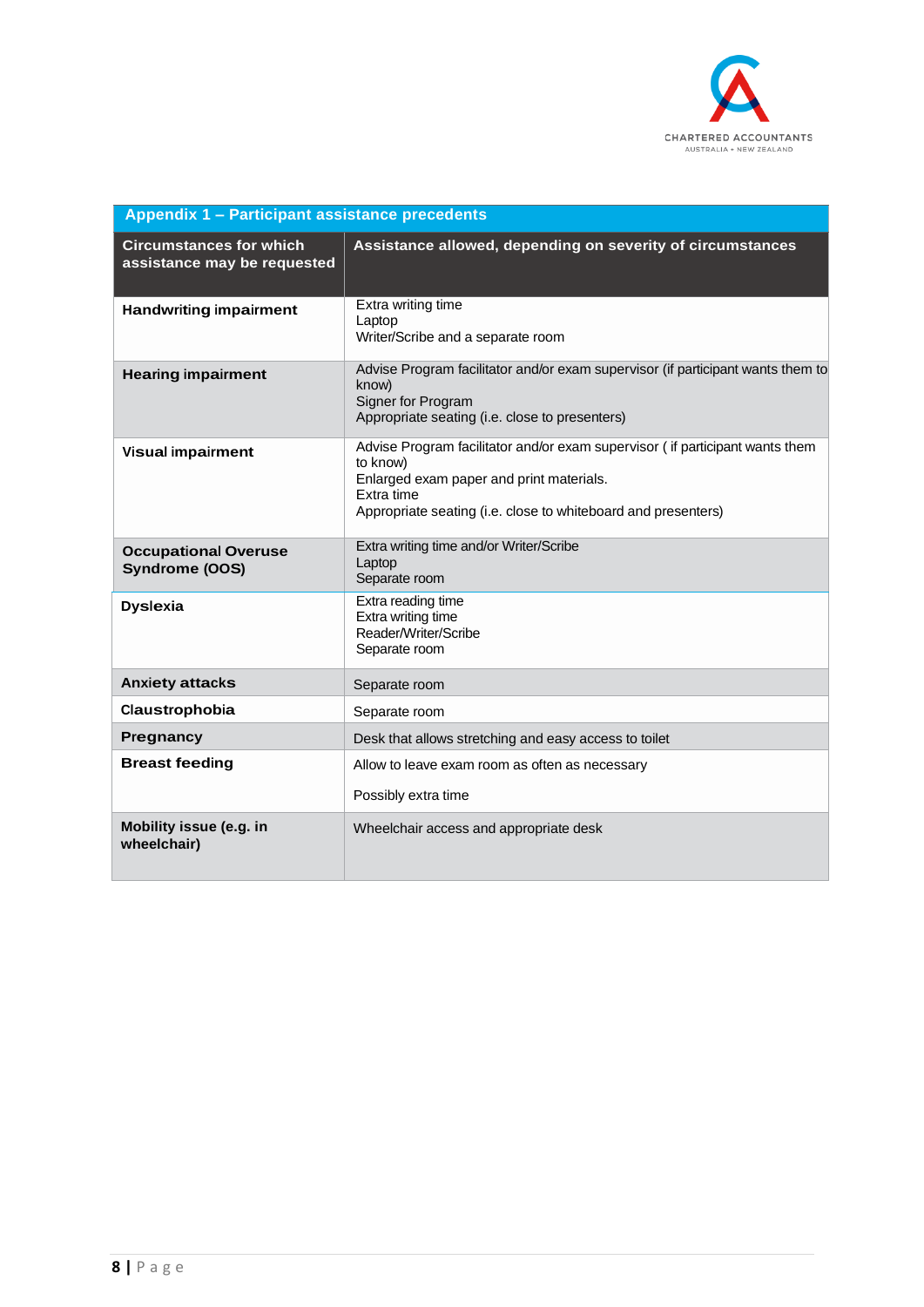

# **CA ANZ International Pathway Program**

# <span id="page-8-0"></span>**Assessment and Access to Assessment Material Policy**

#### **1. Preamble**

This Chartered Accountants Australia and New Zealand (**CA ANZ**) International Pathway Program (IPP) Assessment and Access to Assessment Material Policy (**Policy**) sets out the principles and overarching rules applicable to participant assessment in the IPP. Assessment is an essential part of a quality learning and teaching process. Carefully designed assessment tasks can positively affect a participant's approach to learning and their achievements.

# **2. Purpose**

The purpose of this Policy is to outline the principles that underpin the approach to assessment in the IPP. This Policy also provides a framework for the circumstances in which Participants can access their Program assessment material.

# **3. Scope**

This policy applies to:

- a. all assessment tasks in the IPP, including individual and group tasks; and
- b. to all Program participants as described in the CA ANZ Program [Enrolment Terms](#page-0-0) and Conditions (**Participant**).

#### **4. Policy Statement**

The design, delivery, governance and administration of assessment in the IPP will be undertaken in accordance with the following principles:

**4.1** Assessment practices promote learning.

This principle is achieved when:

- a. assessment provides feedback to participants indicating level of attainment; and
- b. assessment provides feedback to teaching staff highlighting areas where participants are meeting the learning objectives and those where they are experiencing difficulties.
- **4.2** Assessment measures the achievement of the stated learning outcomes.

This principle is achieved when:

- a. marks for all pieces of assessment and the overall grade are decided by reference to predetermined criteria and standards, linked to the IPP learning outcomes; and
- b. marks reflect Participants' actual achievement.
- **4.3** Assessments enable robust and fair judgments about Participant performance.
- **4.4** Participants are given timely feedback information about assessments in the IPP.
- **4.5** Participants are given opportunities during the IPP to discuss concerns about assessment outcomes with teaching staff and raise grievances about assessments at the time.
- **4.6** Given the nature of the IPP assessments, all Program assessments marks are final and subject to review only in accordance with th[e Participant Complaints, Grievance and Appeals](#page-9-0) Policy and the IPP [Special Consideration Policy.](#page-11-0) In the event that a Participant considers that an assessment was adversely impacted by extenuating circumstances outside of the participant's control, the participant may apply for special consideration.

#### **5. Legal and Policy Framework**

This policy operates outside the following legislation, agreements with external bodies and internal policy:

- Tertiary Education Quality and Standards Agency Act 2011 (Cth);
- b. Higher Education Standards Framework (Threshold Standards); and
- c. Global Accounting Alliance (**GAA**) mutual recognition framework

#### **6. Support and Advice**

Advice and guidance on this Policy can be obtained via service@charteredaccountantsanz.com or by contacting CA ANZ customer service on 1300 137 322 (Australia) or 0800 4 69422 (New Zealand).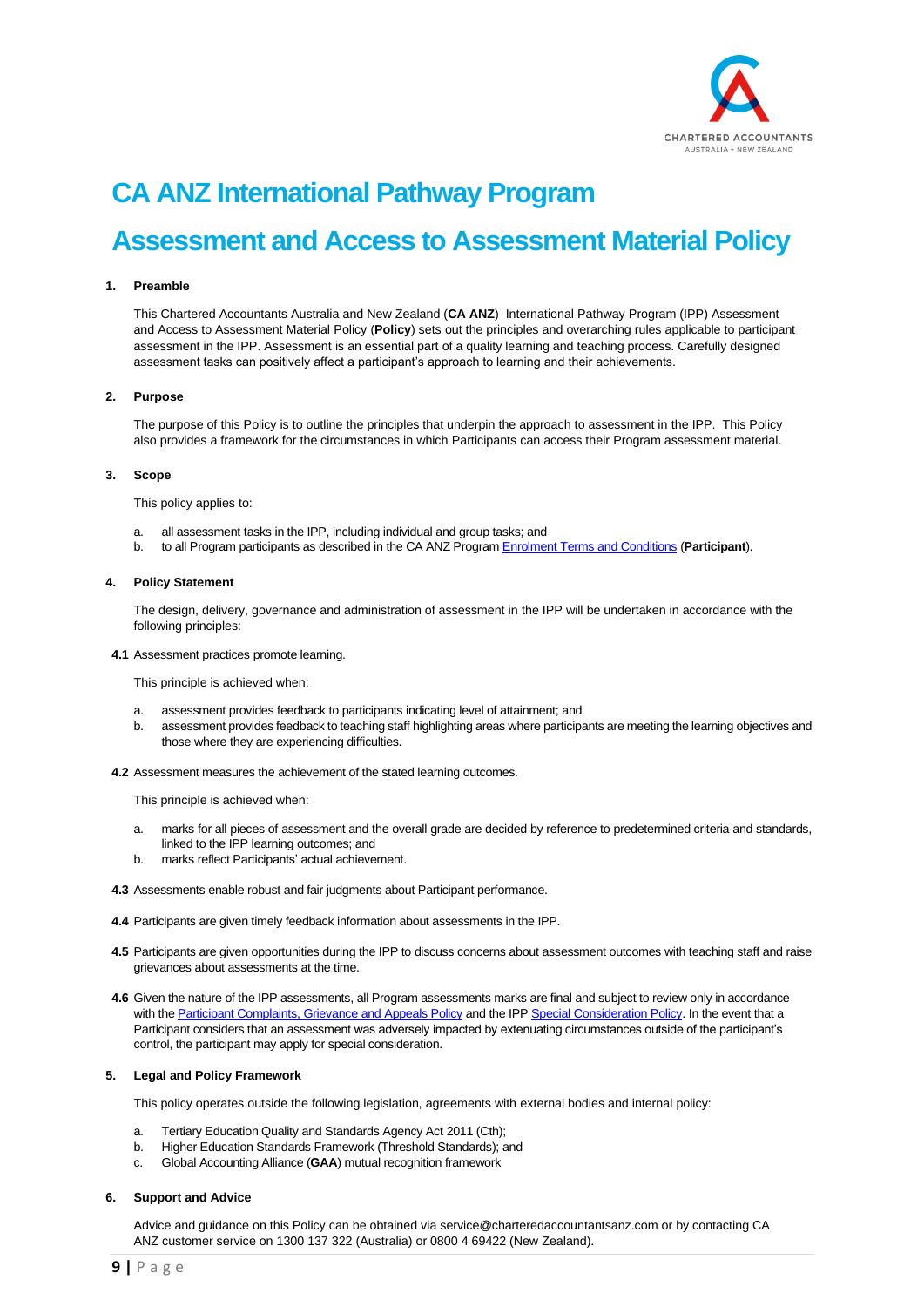

# <span id="page-9-0"></span>**CA ANZ International Pathway Program Participant Complaints, Grievance and Appeals Policy**

# **1. Preamble**

Chartered Accountants Australia and New Zealand (**CA ANZ)** is committed to providing participants with an education of the highest possible quality but recognises that, from time to time, participants may raise complaints or grievances about matters or issues relating to their experiences. To that end, CA ANZ is committed to providing an effective complaints management system based on best practice.

# **2. Purpose**

The CA ANZ International Pathway Program (IPP) Participant Complaints, Grievances and Appeals Policy (**Policy**) and procedures reflect philosophically and practically the expectations and responsibilities of both CA ANZ staff and participants when dealing with complaints, grievances or appeals.

#### **3. Scope**

This policy applies to all Program participants as described in the CA ANZ Program [Enrolment Terms](#page-0-0) and Conditions (**Participant**). It covers issues arising from a Participant's current involvement with CA ANZ, except where the matter relates to unlawful discrimination, sexual harassment or bullying, or to matters covered by a specific Policy and/or Procedure that includes an appeal process.

Complaints of unlawful discrimination, sexual harassment and bullying by staff or Participants are addressed by the relevant legislation and/or policy.

#### **4. Definitions**

In this Policy, the following words have the following meanings:

| Appeal                 | A request for reconsideration of a decision. An appeal may be either an initial<br>complaint about a decision relating to an administrative or academic matter or a<br>request for a review of the outcome of a Complaint or Grievance.                                                                                                     |
|------------------------|---------------------------------------------------------------------------------------------------------------------------------------------------------------------------------------------------------------------------------------------------------------------------------------------------------------------------------------------|
| Complaint              | A problem or concern raised by a Participant who considers they have been wronged<br>because of an action, decision or omission within the control or responsibility of CA<br>ANZ.                                                                                                                                                          |
| Grievance              | A matter to be investigated according to formal grievance processes. This includes<br>Complaints which are not able to be resolved through informal processes or<br>mediation, and matters relating to allegations of misconduct where disciplinary action<br>against a Participant or staff member may be an outcome of the investigation. |
| <b>Grievance Panel</b> | A panel consisting of the Head of Education or Head of Members (or their delegate)<br>authorised to review education related Complaints, Grievances and Appeals.                                                                                                                                                                            |

#### **5. Policy statement**

Assessments of Participants' complaints, grievances and appeals will be undertaken based on the following principles:

- **5.1** CA ANZ recognises that effective communication is of paramount importance when attempting to resolve difficulties experienced by Participants and is committed to a culture of openness, fairness and continuous improvement. As a result:
	- a. Participants are expected to raise complaints and grievances as soon as possible after the event, decision or action which is the subject of the complaint or grievance.
	- b. Grievances will be handled as closely as possible to the source of Participant dissatisfaction.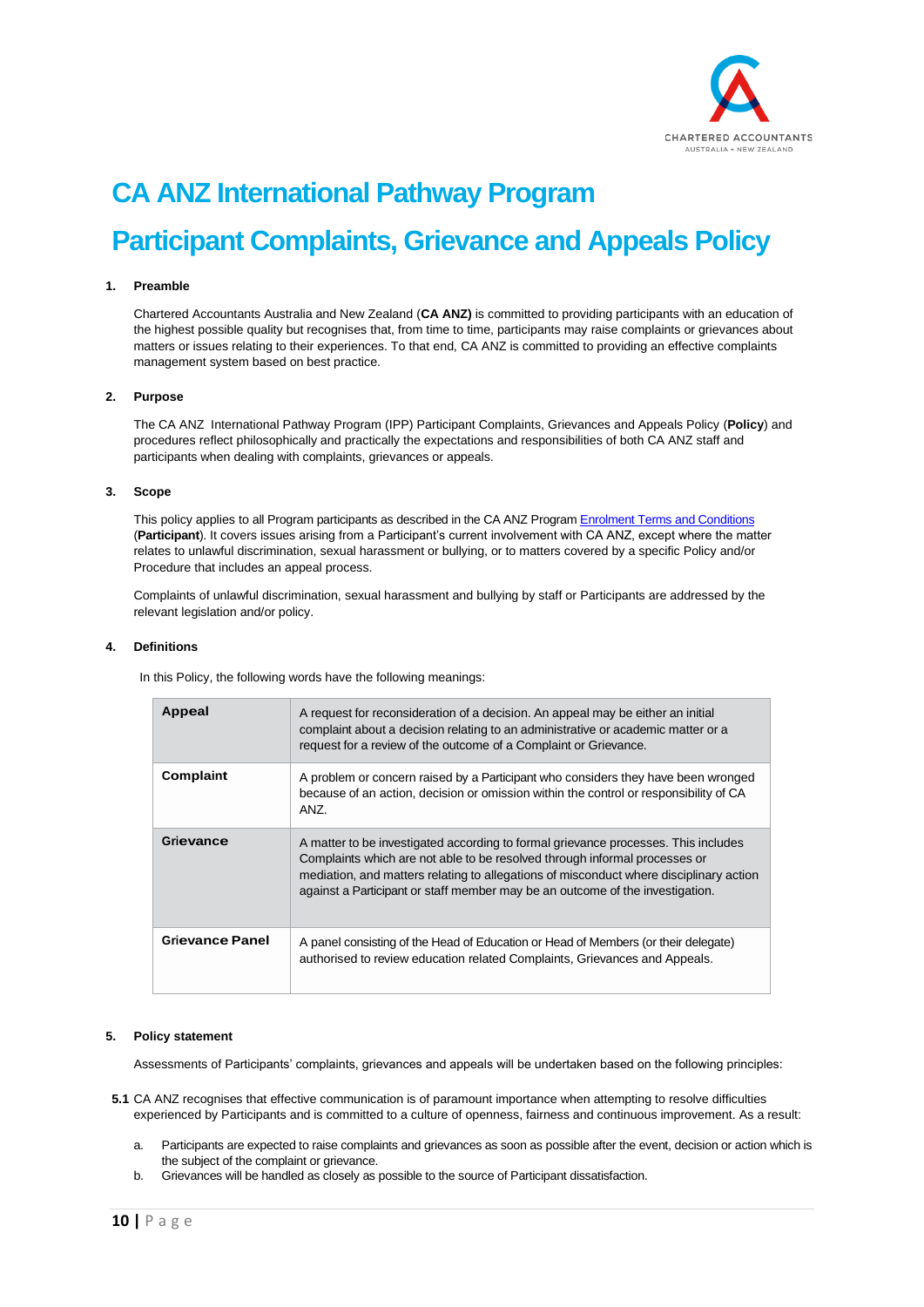

- **5.2** CA ANZ will follow transparent, fair and timely procedures for addressing Complaints and Grievances, ensuring that all parties are treated equally and fairly.
- **5.3** All parties to a Complaint or Grievance must act in good faith and seek to achieve an amicable resolution.
- **5.4** The resolution of a Complaint will be handled informally where possible and appropriate. However, CA ANZ will give Participants who raise Complaints or Grievances the opportunity to formally present their cases in accordance with this Policy.
- **5.5** Participants will not suffer any discrimination as a result of raising Complaints or Grievances in good faith.
- **5.6** CA ANZ staff with a role in resolving Complaints and Grievances will reach conclusions based on a fair hearing of each point of view.
- **5.7** All parties to a Complaint or Grievance must respect privacy and confidentiality, except where the release of particular information is required by law.
- **5.8** CA ANZ will keep all parties to a Complaint or Grievance informed of the progress of the matter and will give all parties reasonable opportunity to respond to outcomes.
- **5.9** Where a Participant remains dissatisfied with the decision made in relation to their Grievance they are entitled to appeal to a Grievance Panel, provided they can supply either new or additional information to support their case or they can substantiate an argument as to why the original decision did not comply with CA ANZ policies, rules or procedures. It is not sufficient to simply disagree with the decision and want to have it examined by a more senior staff member.
- **5.10** Participant may choose to have their Grievance reviewed by an external agency where relevant. In this situation, CA ANZ will not continue to consider the matter.
- **5.11** Grounds for Complaints and Grievances include, but are not limited to the following:
	- a. the Participant was affected by a decision made without sufficient consideration of facts, evidence or circumstances;
	- b. the Participant was affected by a failure to adhere to appropriate or relevant published policies and procedures;
	- c. the Participant was affected by improper or negligent conduct; and
	- d. the Participant was affected by unfair treatment, prejudice or bias.
- **5.12** CA ANZ will investigate anonymous Complaints at the discretion of the CA ANZ's Head of Education or Head of Members as appropriate (or their delegate) considering the following:
	- a. the nature and seriousness of the Complaint;
	- b. whether there is sufficient information for an investigation to be conducted; and
	- c. whether there is a statutory requirement for investigation.

# **6. Roles and Responsibilities**

CA ANZ's Head of Education or Head of Members as appropriate (or their delegate) has the responsibility to develop and implement relevant guidelines in relation to this Policy.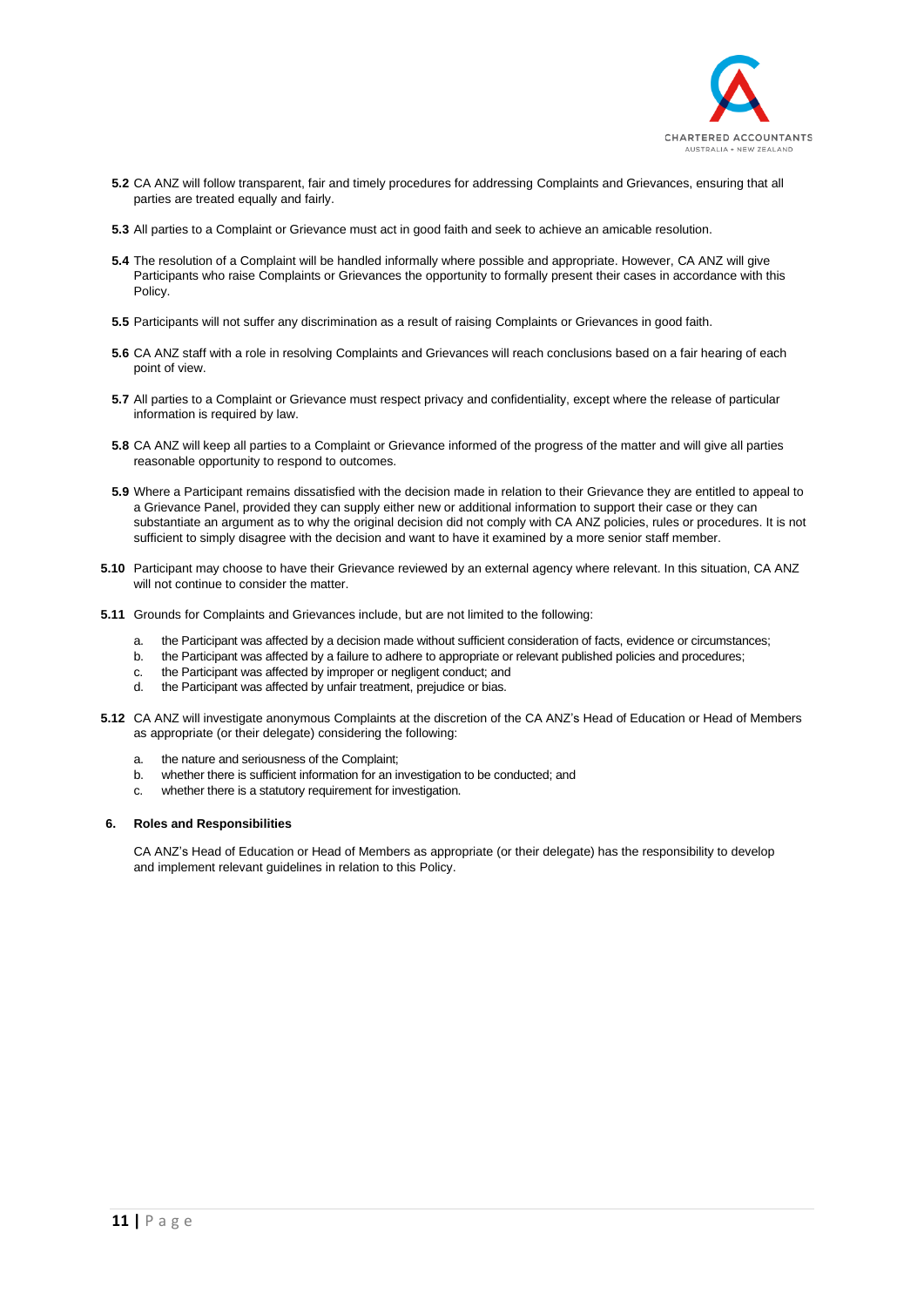

# <span id="page-11-0"></span>**CA ANZ International Pathways Program Special Consideration Policy**

# **1. Preamble**

Chartered Accountants Australia and New Zealand (**CA ANZ**) is committed to all aspects of its learning and teaching. CA ANZ recognises that a Participant's performance in an assessment may be affected by unavoidable extenuating, compassionate or compelling circumstances, to the extent that they do not perform in accordance with their usual demonstrated ability.

#### **2. Purpose**

This CA ANZ International Pathways Program (IPP) Special Consideration Policy (**Policy**) is to support Participants who experience one or more of the circumstances in section 4.1 below during the IPP and such circumstances impede or affect their assessment performance requiring re-assessment of their performance (**Special Consideration**). It sets out a clear and unambiguous statement of policy so that both staff and Participants can act consistently, equitably and transparently. All Participants have the right to equity and fairness when undertaking the assessment components of their studies in the IPP.

#### **3. Scope**

This Policy applies to all Program participants as described in the CA ANZ Program Enrolment [Terms and Conditions](#page-0-0) (**Participant**).

# **4. Policy**

**4.1** Special consideration – acceptable circumstances

CA ANZ recognises that at times an event or set of circumstances may occur that:

- a. could not have reasonably been anticipated, avoided or guarded against by the Participant;
- b. was beyond the Participant's control;
- c. caused substantial disruption to the Participant's capacity for effective study and/or completion of required work;
- d. substantially interfered with the otherwise satisfactory fulfilment of Program requirements; and
- e. was of at least 3 consecutive days duration within a study period and/or prevented completion of a formal assessment.

CA ANZ defines these as extenuating, compassionate or compelling circumstances, and they may also include:

- a. medical conditions or events, including psychological trauma, impairment or incapacity,
- b. sporting or cultural commitments only where a participant has been selected, through a formal documented process, to represent or Participate in a state/province, national or international event;
- c. military or military reserve commitments where a Participant is a member of the armed forces involved in a compulsory exercise;
- d. emergency service commitments only where a Participant is required to attend an emergency situation and the requirement to attend is specified in supporting documentation;
- e. legal commitments, where a participant is called for jury duty or is subpoenaed to attend a court, tribunal or hearing, and the requirement to attend is specified in supporting documentation;
- f. compulsory involvement in a ceremony or significant cultural activity of a unique nature, where the requirement to attend is specified in supporting documentation from a relevant official or leader of the event/activity; or
- g. natural disaster, political uprising or other large-scale event outside a Participant's control.
- **4.2** Special consideration unacceptable circumstances

CA ANZ has determined that some circumstances routinely encountered by Participants are not acceptable grounds for claiming Special Consideration. These grounds include:

- a. routine demands of employment and employment related travel;
- b. routine family problems such as tension with or between parents, spouses, and other people closely involved with the Participant;
- c. difficulties adjusting to work/study balance, including stress or anxiety associated with examinations;
- d. routine need for financial support;
- e. routine transport delays;